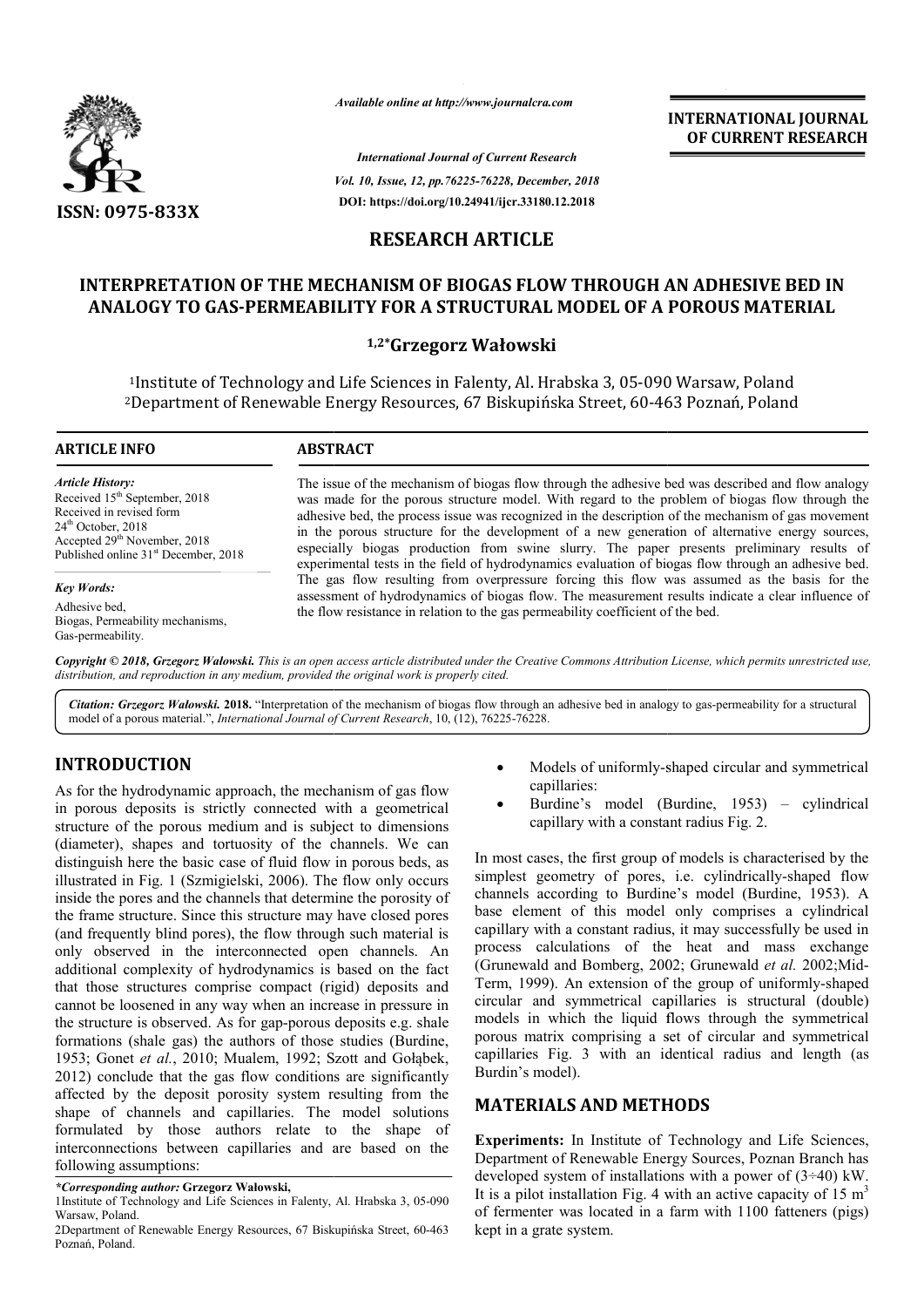

**Fig. 1. Diagram of liquid flow through a porous deposit rigid frame-structured channel with open flow channels and blind and structured Szmigielski, 2006) closed pores (Szmigielski, 2006**



**Fig. 2. Burdine's cylindrical capillary model (Burdine, 1953) Burdine, 1953): L length, r – radius**



**Fig. 3. Structural model of the porous capillary body ( (Aksielrud & Altszuler, 1987): L - długość, r – promień**



**Fig. 4. Pilot installation - examples of techniques of the anaerobic fermentation of waste - mono-substrate reactor**



**UD** - roughness after sanding is 80 μm Fig. 5. Adhesive bed - the filling is a "basket" with pipes type A PVC-U S4



**Fig. 6. Effect of flow resistance**  $\Delta P_{\text{zm}}$  **on the gas permeability coefficient**  $K_{\text{V}}$ **of the adhesive bed - - distribution of experimental points.**

The raw biogas production unit is a biogas transport system produced in the fermentation tank with its equipment and enables the fermentation process to be carried out, controlled and adjusted. The fermentation tank Fig. 4 is the main and key component of the system for achieving the maximum efficiency of the fermentation technology. The raw biogas production system consists of the following unit elements. The digestion tank is designed for a system in a vertical position. The bottom of the tank is truncated cone shaped with a centrally located trigger. The fermentation tank is sealed by a centrally located trigger. The fermentation tank is sealed by a lid that closes the fermenter with a sealing element. The raw biogas production unit consists of the following elements: biogas production unit is a biogas transport system<br>d in the fermentation tank with its equipment and<br>the fermentation process to be carried out, controlled<br>sted. The fermentation tank Fig. 4 is the main and key stem consists of the following unit elements. The<br>is designed for a system in a vertical position.<br>of the tank is truncated cone shaped with a

**Excelution of the filling in "basket"** with pipes type A PVC<br> **is a moreous dependent rigid and**<br> **Excelution of the biggest of the filling is a baset of the biggest of the filling is a base of the analytic state of**  $\theta$ **,** biogas production unit consists of the following elements:<br>Circulation system - description of the system operation. The fermentation tank is filled with biomass from the top to ensure directional migration of the fraction through the entire system. The biomass vertical circulation system and the freshly extracted biogas circulation system are used for mixing fermentation tank content. The biomass mixing system ensures the homogenization of the composition and temperature of the ferment as well as delivery of certain ingredients supporting the fermentation process. Mixing the content of the fermenter for averaging its composition is performed by means of a fermentation tank content. The biomass mixing system ensures<br>the homogenization of the composition and temperature of the<br>ferment as well as delivery of certain ingredients supporting<br>the fermentation process. Mixing the c extracted from the fermenter gas compartment by means of a blower and fed through a non-return valve into the lower part of the bioreactor via a bubbler system. Gas flows out of the bubblers in the form of bubbles and mixes the suspension of the bioreactor via a bubbler system. Gas flows out of the bubblers in the form of bubbles and mixes the suspension upwards. Immobilization system - description of the system operation. Inside the fermentation tank there is a fill, i.e. a operation. Inside the fermentation tank there is a fill, i.e. a skeletal deposit made of vertical pipes PVC constituting the so-called "basket", whose purpose is to increase the active of the fraction through the entire system.<br>al circulation system and the freshly<br>ulation system are used for mixing the called (Race The Called Called The Called The Called The Called The Called The Called The Called The Called The Called The Called The Called The Called The Called The Called The Called The Called The Called The Called The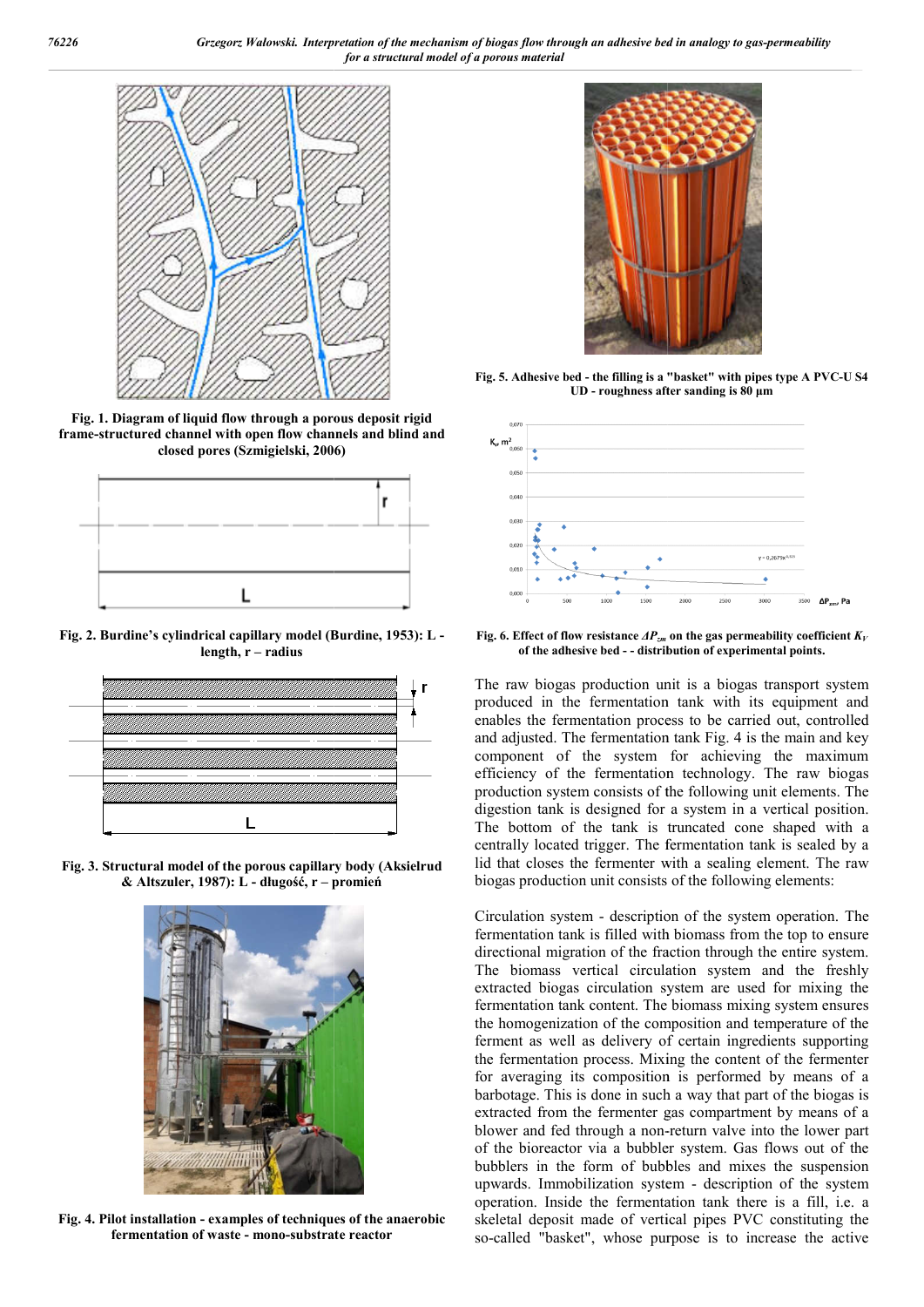surface area for the flora of fermenting bacteria. The filling is located at a height of 1.22 m from the bottom of the tank, the so-called "basket" - Fig. 5 is supported by supports, which also centralize it in relation to the axis of the system. Heating system - description of the system operation. The inner wall of the fermentation tank is equipped with a heating spiral in the form of a plastic pipe DN32. The heating medium is hot water taken from the main heat exchanger located near the cogenerator. For optimal biogas conditions, the walls, conical bottom and fermenter cover are insulated to limit heat emission to the outside. The optimal working conditions of the fermenter are as follows temperature (35÷40)°C, gas hypertension  $(10\div 20)$  kPa. Currently, intensive work is underway to test the software for controlling the installation. After the acceptance of the installation, the start-up phase on pig slurry occurred.

After the acceptance of the installation, the start-up phase on pig slurry occurred. The start-up was carried out for 10 days on a digestate liquid inoculum from a biogas plant from the Wielkopolskie voivodship with analytical parameters of the process (Report, 2018): temperature  $27.2^{\circ}$ C, pH 8, dry mass 4.37% dm, dry organic mass 62.25% dm, OWN 17.641 mg / l, LKT 3.117 mg CH<sub>3</sub>COOH/l, APB 0.177 for a starting volume of 10m<sup>3</sup>. The liquid substrate was slurry of fattening pigs with analytical parameters of the process: temperature (26.5-30.5)  $^{0}$ C, pH (7.8-8.0), dry weight 3.92% dm, dry organic mass 66.70% dm, OWN 19.678 mg / l, LKT 8.958 mg CH3COOH/l , APB 0.450 for the feeding volume (250-500) liters. As a result, the gas pressure in the installation was obtained (15-25) mbar and the concentration of biogas components:  $CH_4$  57.3%,  $CO<sub>2</sub> 28.5$ %, O<sub>2</sub> 0.3%, H<sub>2</sub>S 232 ppm.

**Scope and research methodology:** In order to understand the hydrodynamic conditions of the gas flow through the adhesive material, experimental investigations have been carried out to assess the gas-permeability of the skeletal structure material. The research material was made of skeletal bed (72 pipes - Fig. 5) with parameters: height  $h_z = 2030$  mm; diameter  $d_z = 1620$ mm; bed volume  $V_z = 0.4564 \text{ m}^3$ ; the bed porosity  $\epsilon = 10.91\%$ ,  $\epsilon \approx 0.11$ ; cross-sectional area A<sub>z</sub> = 0,2266 m<sup>2</sup>. The elementary skeleton bed unit was a pipe (1 item is an apparent elementary bed unit): - height  $h_r = 2030$  mm; diameter  $d_r = 160$  mm; the volume of the pipe (ring)  $V_r = 0.00634 \text{ m}^3$ . Experimental research was related to the measurement system for assessing the gas-permeability of the adhesive bed under the conditions of the biogas production process. The research was carried out in the field of biogas flow rate measurement resulting from the reference pressure in the fermenter. Independent assessment of the gas permeability and pressure drop on the adhesive bed was performed.

### **RESULTS AND DISCUSSION**

The basis for a detailed analysis of fluid flow in porous media is still Darcy law. In its original form, this law describes the conditions for permeability of various kinds of grained bed by reference to the filtration mechanism during laminar flow of water through a sand layer, which constitutes a model grained medium. If the variability of liquid properties is take into account the, the velocity through a porous bed will be proportional to the change in density *ρ* and inversely proportional to the change in viscosity *η* (Strzelecki *et al.,* 2008). Then the Darcy equation describing the permeability *Q* of the porous bed takes the following formula (1):

$$
Q = KA_o \frac{\rho \hat{g}}{\eta} \frac{\Delta h}{L}
$$
 (1)

where  $K$  - coefficient of vertical permeability,  $m^2$ ;  $A_o$  - layer bed cross-section,  $m^2$ ;  $\rho$  – density, kg/m<sup>3</sup>; g –earth acceleration,  $m/s^2$ ;  $\Delta h$  - denotes pressure drop, Pa;  $\eta$  viscosity, Pas; L - height of porous medium, m. This formula remains one of the characteristics of the contemporary description of this phenomenon, although it refers only to laminar flow. The *K* coefficient in equation (1) describes the so-called permeability of a porous medium, and its value, as shown by the Darcy model, is characteristic of a given porous medium. Since this coefficient (by definition) has a surface dimension, its value from a hydrodynamic point of view – as characteristic dimension – is very often considered as a certain geometric feature that characterizes the total permeability of the porous material. On the other hand, the value of such permeability depends not only on filtration characteristics of the porous medium (its structure, particle size, their density, porosity etc.), but also on the physical properties of fluid, especially its viscosity (Waluk, 1973). As a rule, this factor does not depend on the shape and size of the bed itself. Of course, the Darcy model also applies to the description of pressure flows. Then for equation (1) we will get (2):

$$
Q = KA_o \frac{\Delta P}{\eta L} \Rightarrow K = \eta \frac{Q}{A_o} \frac{L}{\Delta P}
$$
 (2)

The last equation shows that for a given volumetric flow rate *Q* the permeability of a porous bed could be determined by means of experiments if the fluid properties *η* and the geometrical parameters of the flow system *Ao* are known. The pressure drop *ΔP* on the bed is then experimental value.

If the hydrodynamic parameters are known (flow rate, pressure drop, material porosity and type of gas of course), the permeability coefficient value may be determined by means of experiments. Then relationship (3) can be written as:

$$
K_V = \frac{Q_g}{\sqrt{\frac{\Delta P_{zm}}{\rho_g}}} \tag{3}
$$

where  $K$  - coefficient of permeability (own model),  $m^2$ ;  $Q$  - volumetric flow rate,  $m^3$ ;  $\Delta P$  - pressure drop, Pa;  $\rho$  – density, kg/m<sup>3</sup>. The basis for the assessment of hydrodynamics of gas flow through the adhesive bed is the gas permeability characteristics (Fig. 6), which results from the pressure forcing this flow. In each case, the determination of this characteristic consists in determining the impact of the biogas stream on the value of this overpressure, equivalent to a pressure drop - this is tantamount to determining the total resistance of biogas flow through the adhesive bed. Interpreting Fig. 6, it should be noted that there is a non-linear tendency characteristic of the dominance of turbulent flow this is related to the derogation from Darcy's law (Strzelecki *et al.*, 2008).

#### **Conclusion**

The interpretation of the mechanism of biogas flow through the adhesive bed in analogy to gas-permeability for the structural model of the porous material allowed to recognize the problem of gas permeability. The issue of the mechanism of biogas flow through an adhesive bed is described. An experimental investigation into the gas permeability of the